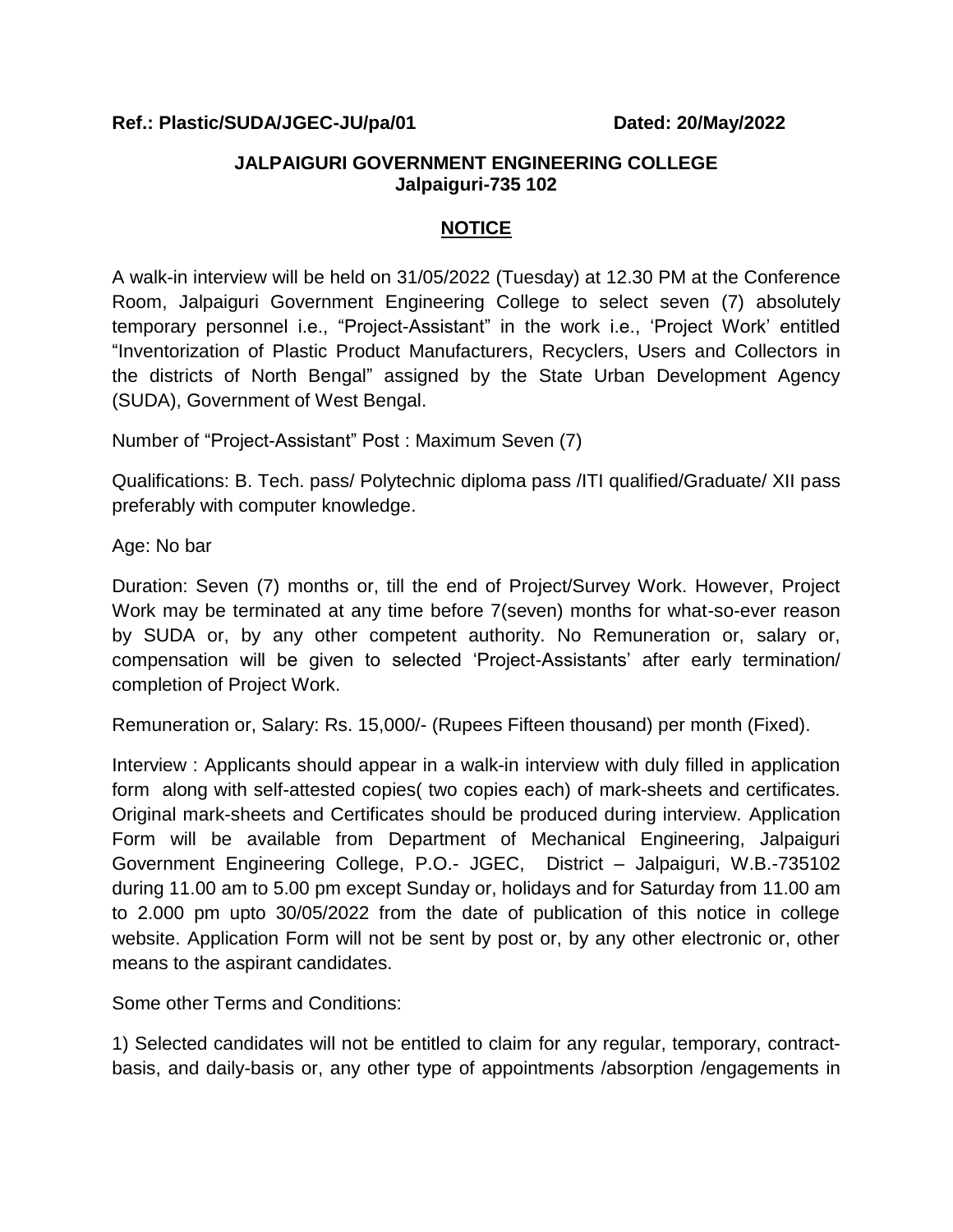the Jalpaiguri Govt. Engineering College or, elsewhere based on his/her/their selection here.

2) No TA/DA will be paid for appearing in the interview.

3) Remuneration/ Salary will be given to each individual "Project-Assistant" / Personnel only after his/her successful/satisfactory performance of the preceding month as determined by the Principal-Investigator of the Project and/or, by at least one Co-Principal Investigator of the Project. If required, the service of any Project Assistant can be terminated for non performance if decided by PI and Co-PIs by giving 15 (fifteen) days notice to the concerned Project Assistant(s). After that no remuneration or compensation will be given to the terminated Project Assistant.

Any Project assistant may discontinue or resign his service from the project work by giving 15 (fifteen) days written notice to the PI / Co-PI.

4) Candidates are required to stay near adjacent areas of Jalpaiguri with his/her own cost during considerable period of Project duration.

5) Candidates will be required to undergo extensive tour, stay and work at different places of North Bengal and elsewhere for Project Work.

Harlton Ray

 Prof. (Dr.) Amitava Ray Principal Jalpaiguri Government Engineering College

## **Copy to:**

(1) College website (www.jgec.ac.in)

(2) Jalpaiguri Govt. Engineering College Notice Board

(3) Mechanical Engineering Department of Jalpaiguri Govt. Engineering College Notice Board

(4) Prof (Dr.) Soupayan Mitra, Professor of Mechanical Engineering. Department and Principal-Investigator (PI) of the Project. Jalpaiguri Govt. Engineering College. W.B. – 735102 (India)